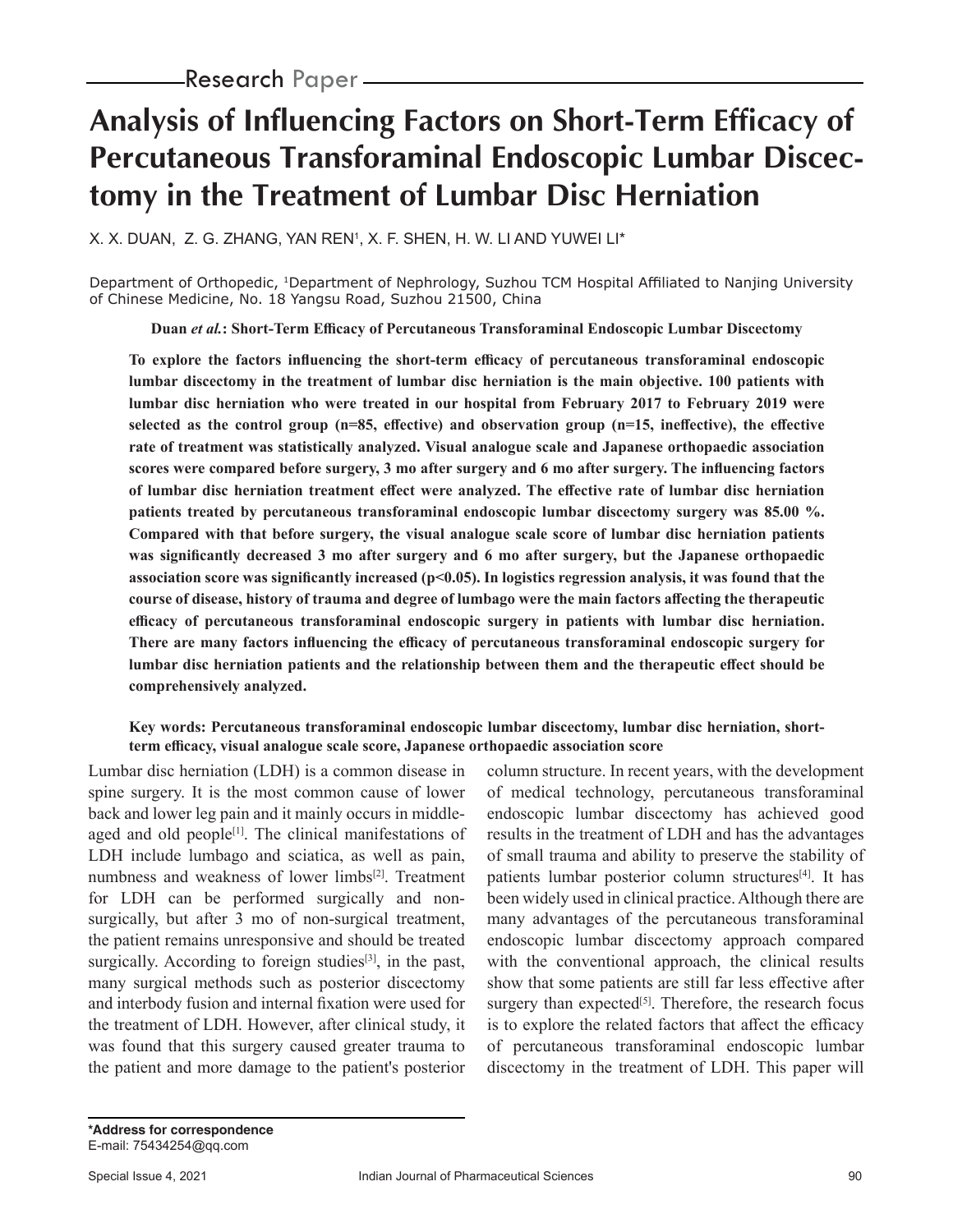explore the factors that affect the short-term efficacy of percutaneous transforaminal endoscopic lumbar discectomy in the treatment of LDH, in order to provide reference suggestions for clinical practice, which are reported as follows.

#### **MATERIALS AND METHODS**

#### **General data:**

From February 2017 to February 2019, 100 LDH patients, 50 males and 50 females, aged 38-70 y, with a course of disease of 1-20 y, were selected and divided into observation group and control group according to the curative effect. All patients and their families were informed about the study and had signed the informed consent form.

#### **Inclusion criteria and exclusion criteria:**

Inclusion criteria-Complete clinical data; ineffective non-surgical treatment for more than 3 mo; successful percutaneous transforaminal endoscopic surgery; meeting diagnostic criteria for LDH; no previous surgical treatment. Exclusion criteria-Patients with severe autoimmune diseases; patients with intervertebral disc protrusion calcification; patients with lumbar spine instability or spondylolisthesis; patients with spinal tumor, infection or tuberculosis; patients with confusion who cannot cooperate with treatment.

## **Treatment methods:**

The patient was placed in the prone position and the skin puncture point was first determined. Puncture points of  $L_{4-5}$ ,  $L_5 \sim S_1$  and  $L_{3-4}$  were located 12-14 cm and 8-10 cm next to the midline of the spinous process, respectively. The patient was given local anesthesia with 1 % lidocaine (Hebei Jiupai Pharmaceutical Co., Ltd., H20063371) after routine disinfection. Under the fluoroscopy of C-arm X-ray machine, insert the cervical intervertebral foramen into the intervertebral disc and inject 2 ml mixed solution of iodine contrast medium and methylene blue. The skin was then cut approximately 0.7 cm along the guide and placed through the guide wire into the dilating tube prior to placement in the working tube. Connect the endoscope system, observe the field of view of operation and clean the surrounding tissues. The position of nucleus pulposus was clearly highlighted and the stained blue denatured nucleus pulposus tissue was removed with a mini-nucleus pulposus forceps and the residual nucleus pulposus debris was carefully cleaned until the dural sac and nerve root was completely decompressed and the surgical field was repeatedly rinsed with sterile

normal saline. The wound was closed after removal of the device. The procedure was completed.

#### **Therapeutic response assessment:**

Excellent-The patient's clinical symptoms are disappeared, with no effect on the patient's work and life. Good-The patient's symptoms are significantly improved or only mild limitation of activities. General-The patient's symptoms have improved, it has limited some of the patient's activities and has an impact on the patient's life and work. Poor-The patient's symptoms do not improve or is worsened and it has an impact on the patient's life and work. Of these, excellent and good are considered effective, while general and poor are considered ineffective.

## **Observation indicators:**

Clinical efficacy-Evaluate the clinical efficacy of patients and group them according to their therapeutic efficacy. The patients who responded to treatment were used as the control group and the patients who failed to respond to treatment were used as the observation group. Visual analogue scale (VAS) and Japanese Orthopaedic Association (JOA) scores-Patients VAS and JOA were scored before surgery and 3 and 6 mo after surgery, respectively. Analysis of influencing factors-Taking the treatment effect of the patient as independent variable, single factor analysis was performed on the age, gender, course of disease, clinical manifestation, surgery segment, fibrous ring rupture or not, working mode and intervertebral disc degeneration grade of the patient and multi-factor logistics regression analysis was performed on the patients with significant difference in single factor analysis.

## **Statistical processing:**

Statistical package for the social sciences (SPSS) 22.0 statistical software was used to analyze the data. Where, the measurement data conforming to normal distribution are expressed as mean $\pm$ standard deviation (SD) ( $\overline{x} \pm s$ ) and t-test is used for inter-group comparison; case number (n) or percentage  $(\%)$  is used for enumeration data and  $\chi^2$  test is used for data comparison. Logistics regression analysis was used for multi-factor analysis and the difference was statistically significant when p<0.05.

## **RESULTS AND DISCUSSION**

Patient treatment effective rate was shown in Table 1. After percutaneous transforaminal endoscopic lumbar discectomy treatment, the effective rate of LDH patients was 85.00 %.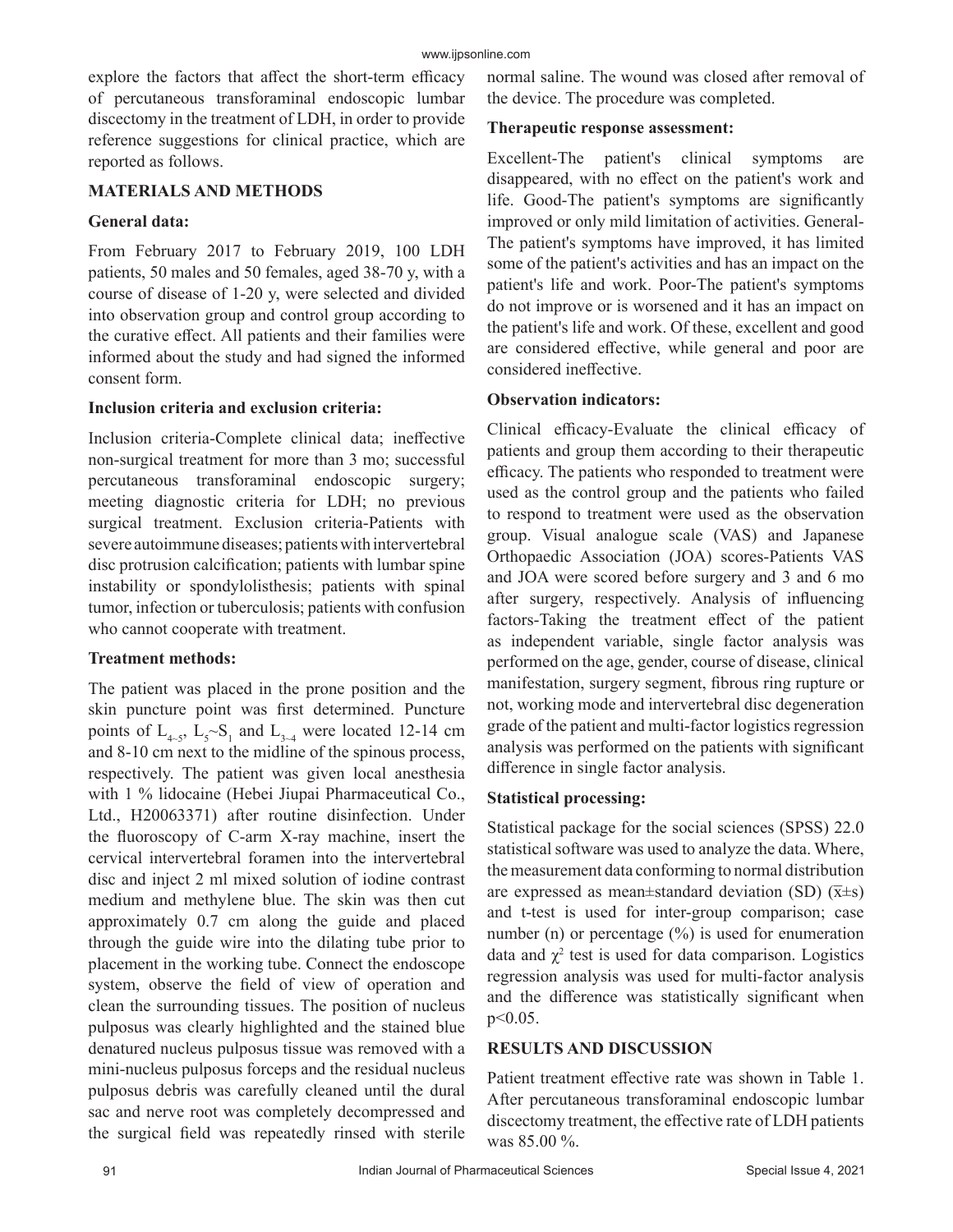VAS score and JOA score of patients before and after treatment was measured. Compared with that before operation, the VAS score of patients 3 mo and 6 mo after surgery were significantly lower, while the JOA score of patients in 3 mo and 6 mo after surgery were significantly higher than that before surgery and the differences had statistical significance ( $p$ <0.05); however, there was no significant difference between 6 mo after surgery and 3 mo after surgery and there was no statistical significance (p>0.05) (Table 2).

Single factor analysis affecting LDH was shown. The results of single factor  $\chi^2$  test showed that the age, course of disease, Pfirrmann's classification of intervertebral disc and history of trauma of the patients in the observation group were higher than that in the control group and the degree of lumbago was significantly

higher than that in the control group and the differences had statistical significance  $(p<0.05)$ ; while the gender, course of disease, working mode, pain manifestation, Modic change, surgery segment, fiber ring rupture and Lee partition of the patients in the observation group were not significantly different from those in the control group and there was no statistical significance  $(p>0.05)$ (Table 3).

Multi-factor logistics regression analysis affecting LDH efficacy is shown here. Logistics regression analysis showed that course of disease, history of trauma and degree of lumbago were correlated with the curative effect of LDH patients ( $p<0.05$ ), while age and Pfirrmann's classification of intervertebral disc were not correlated with the curative effect of patients  $(p>0.05)$ (Table 4).

**TABLE 1: PATIENT TREATMENT EFFECTIVE RATE [n (%)]**

| Category              | Number of cases (n=100) |
|-----------------------|-------------------------|
| Excellent             | 38 (38.00)              |
| Good                  | 47 (47.00)              |
| General               | 10(10.00)               |
| Poor                  | 5(5.00)                 |
| <b>Effective rate</b> | 85 (85.00)              |

**TABLE 2: VAS SCORES AND JOA SCORES OF PATIENTS BEFORE AND AFTER TREATMENT**

| <b>Observation items</b> | Before surgery | 3 mo after surgery | 6 mo after surgery |  |
|--------------------------|----------------|--------------------|--------------------|--|
| VAS score                | $8.64 + 1.42$  | $0.95 + 0.43*$     | $0.46 + 0.12*$     |  |
| JOA score                | $9.75 + 2.00$  | $24.26 + 2.46^*$   | $25.31 \pm 3.16*$  |  |

Note: \*indicates compared with that before surgery, p<0.05

#### **TABLE 3: SINGLE FACTOR ANALYSIS OF LDH (x̅±s, CASE)**

| Dependent<br>variable    |                                             | Observation group<br>$(n=85)$ | Control group<br>$(n=15)$ | $\chi^2$ value | p value                                            |
|--------------------------|---------------------------------------------|-------------------------------|---------------------------|----------------|----------------------------------------------------|
|                          | Male                                        | 45                            | 8                         |                | 2.597<br>1.234<br>1.659<br>0.003<br>1.264<br>0.002 |
| Gender                   | Female                                      | 40                            | 7                         |                |                                                    |
| Age<br>Course of disease | $<$ 45 y old                                | 61                            | 5                         |                |                                                    |
|                          | $\geq$ 45 y old                             | 24                            | 10                        |                |                                                    |
|                          | $< 6 \text{ mo}$                            | 40                            | 1                         |                |                                                    |
|                          | $6-12$ mo                                   | 35                            | 4                         |                |                                                    |
|                          | $>12$ mo                                    | 10                            | 10                        |                |                                                    |
| Working mode             | Free and easy type                          | 45                            | 8                         |                |                                                    |
|                          | Weight bearing<br>type or sedentary<br>type | 40                            | 7                         | 0.264          | 0.264                                              |
| Pain manifestation       | Leg pain mainly                             | 40                            | $\overline{2}$            |                |                                                    |
|                          | Lumbago mainly                              | 40                            | 3                         | 0.349          | 0.003                                              |
|                          | Lumbago and leg<br>pain                     | 5                             | 10                        |                |                                                    |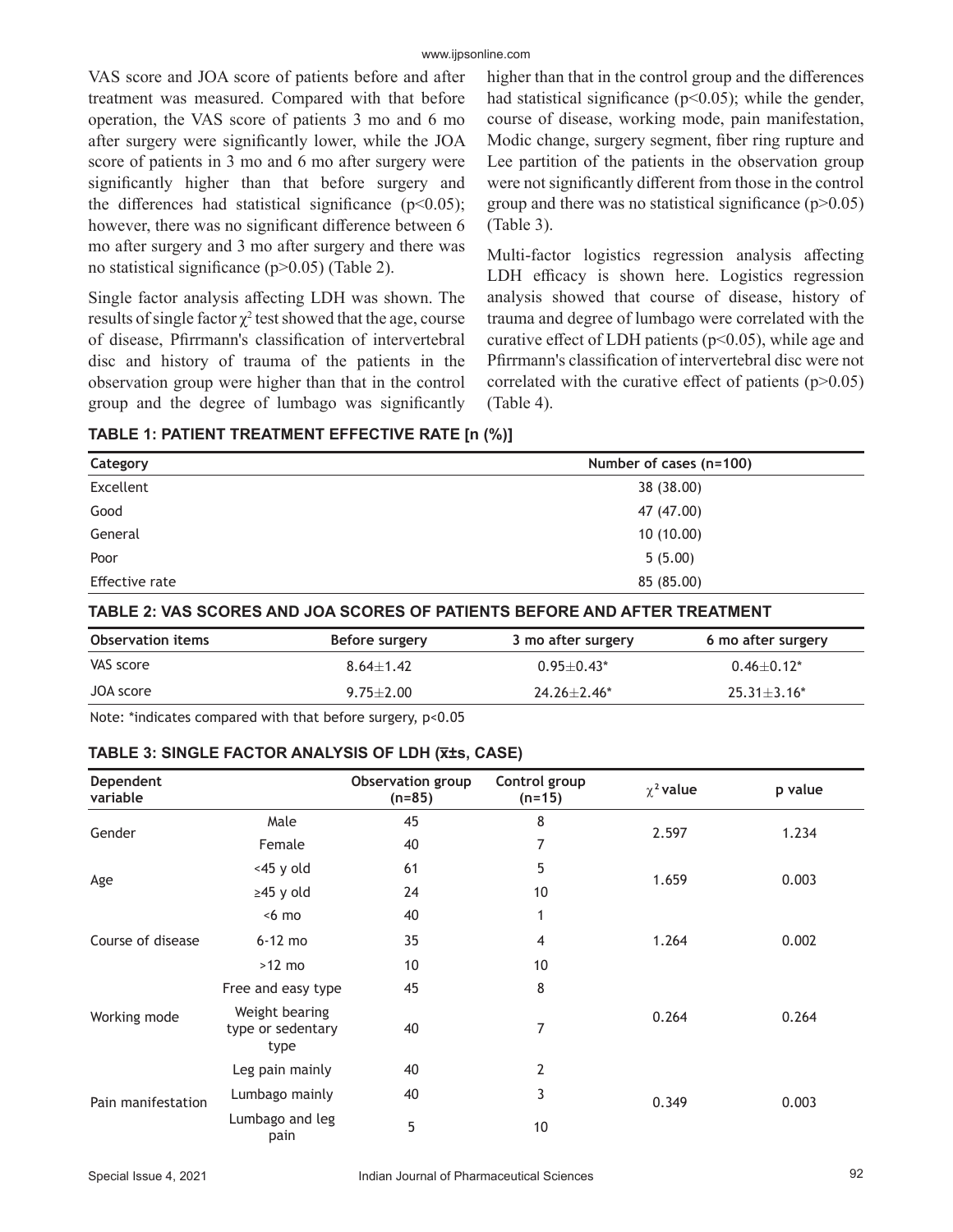| Pfirrmann's<br>classification of<br>intervertebral disc | Class II        | 5  | 1              |        |       |
|---------------------------------------------------------|-----------------|----|----------------|--------|-------|
|                                                         | Class III       | 50 | $\overline{4}$ | 1.0345 | 0.003 |
|                                                         | Class IV        | 30 | 10             |        |       |
| Modic change                                            | Yes             | 40 | 8              |        |       |
|                                                         | No              | 45 | 7              | 2.597  | 0.235 |
| Surgery segment                                         | $L_{2-3}$       | 4  | 1              |        |       |
|                                                         | $L_{3-4}$       | 6  | 1              | 1.264  | 0.348 |
|                                                         | $L_{4-5}$       | 55 | 9              |        |       |
|                                                         | $L_{5} - S_{1}$ | 20 | 4              |        |       |
| History of trauma                                       | Yes             | 10 | 12             | 0.348  | 0.026 |
|                                                         | No              | 75 | 3              |        |       |
| Fiber ring rupture                                      | Yes             | 60 | 9              |        | 1.264 |
|                                                         | No              | 25 | 6              | 2.015  |       |
| Lee partitioning                                        | Zone 2          | 25 | 3              |        |       |
|                                                         | Zone 3          | 50 | 10             | 1.264  | 1.897 |
|                                                         | Zone 4          | 10 | 2              |        |       |

www.ijpsonline.com

#### **TABLE 4: MULTI-FACTOR LOGISTICS REGRESSION ANALYSIS AFFECTING LDH EFFICACY**

| Index                                                 | Coefficient<br>value (b) | Coefficient<br>standard error<br>(SE) | Odds ratio<br>(OR) | OR 95 %<br>confidence<br>interval (CI) | Wald $(\chi^2)$ | p      |
|-------------------------------------------------------|--------------------------|---------------------------------------|--------------------|----------------------------------------|-----------------|--------|
| Age                                                   | 1.0678                   | 0.6945                                | 2.9048             | 0.7458~11.3562                         | 2.3602          | 1.2678 |
| Course of disease                                     | 1.3756                   | 0.4356                                | 3.9758             | 1.7006~9.2885                          | 10.1564         | 0.006  |
| Pfirrmann's classification of<br>intervertebral discc | 1.1135                   | 0.7148                                | 3.0495             | 0.7564~12.2658                         | 2.4523          | 0.235  |
| History of trauma                                     | 1.1126                   | 0.2659                                | 3.4512             | $1.4561 - 5.6482$                      | 6.2648          | 0.002  |
| Degree of lumbago                                     | 1.1685                   | 0.4002                                | 3.2169             | 1.4662~7.0556                          | 8.5026          | 0.005  |

LDH is one of the most common degenerative diseases of spine and it is also the most common disease that causes lumbago and leg pain<sup>[6]</sup>. For the treatment of LDH, in the past, the main clinical methods were push-plate fenestration and compression nucleus pulposus extraction, push-plate fenestration nucleus pulposus removal and *so on*. In recent years, with the development of science and technology and the widespread application of minimally invasive endoscopic techniques, percutaneous transforaminal endoscopic surgery has achieved good results in the treatment of LDH. According to the clinical study, the effective rate of treatment is about 80 %, which far exceeds that of previous treatment methods. After percutaneous transforaminal endoscopic lumbar discectomy treatment, the recovery time of patients is short due to their small trauma<sup>[7]</sup>. After surgery, the adhesion of nerve root and dural sac is the result of the combination of local injury, hematoma formation and inflammatory reaction. The adhesion of nerve root may limit the movement of spinal cord and nerve root, generate the corresponding local change and finally cause the residual or recurrent phenomenon of patient's symptoms<sup>[8]</sup>. While the transforaminal endoscopic surgical system (TESSYS) technique in the percutaneous transforaminal endoscopic lumbar discectomy addresses this problem, the TESSYS technique is based on refinement of a special spiral burr, grinding along the nerve root and removal of the ventral nucleus pulposus of the nerve root, hypertrophic calcified tissue, ligamentum flavum of the dorsal aspect, scar tissue, etc., to achieve complete never root release[9,10].

The percutaneous transforaminal endoscopic lumbar discectomy technique is becoming a state of the art technique and therefore has a higher requirement for those performing surgery, including having a good basis for open surgery, being familiar with local anatomy and being adept at hand-eye separation $[11]$ . Although the percutaneous transforaminal endoscopic lumbar discectomy technique has been shown to be effective in the treatment of LDH, it has been used clinically for relatively short periods of time and there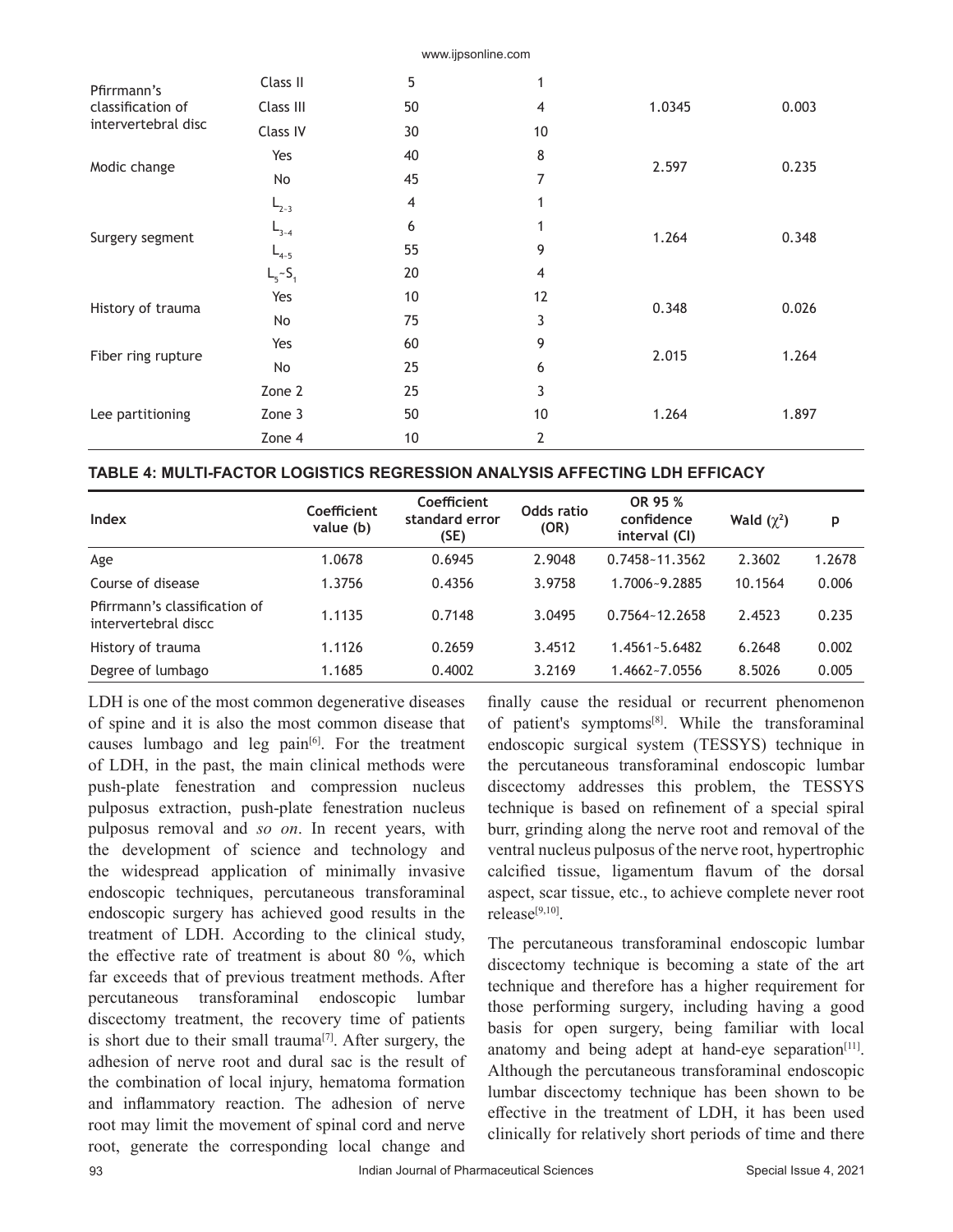are few relevant studies on the influencing factors of this technique in the treatment of patients with  $LDH<sup>[12]</sup>$ . In the above study, the effective rate of percutaneous transforaminal endoscopic surgery in patients with LDH was 85.00 %. After percutaneous transforaminal endoscopic therapy, the pain scores of patients were significantly improved, indicating that the percutaneous transforaminal endoscopic therapy had less trauma to patients, which was consistent with the study by Huang *et al.*[13]. The results of single factor analysis showed that the age, course of disease, Pfirrmann's classification of intervertebral disc, history of trauma and the degree of lumbago were closely related to the curative effect of LDH, but after the multi-factor logistics analysis, the course of disease, history of trauma and the degree of lumbago were correlated with the curative effect of LDH, while the age and Pfirrmann's classification of intervertebral disc were not correlated with the curative effect of LDH. This is similar to the results of Yilmaz *et al.*[14].

It is analyzed that, for patients with a relatively long course of disease, the nerve damage of patients will be aggravated gradually, especially the longterm mechanical compression, immune reaction and inflammatory stimulation, which will make the nerve root in a high tension state. The long-term duration of this state will cause irreversible nerve injury, thus having an effect on the therapeutic efficacy of patients. The prominent symptoms of LDH mainly include leg pain, lumbago, as well as both lumbago and leg pain. Under normal conditions, leg pain is mainly associated with neuromechanical compression and lumbago is associated with neuroimmune response and inflammatory response. While the percutaneous transforaminal endoscopic lumbar discectomy technique alleviates neuromechanical compression, it has no significant effect in the treatment of neuroimmune and inflammatory responses and is therefore less effective in patients with low back pain. At the same time, for the patients with history of trauma, the intervertebral degeneration is obvious, most of them have local pathological changes such as lumbar spinal canal stenosis, intervertebral joint hyperplasia and nerve root adhesion, which will increase the difficulty of operation. In the above study, although the multi-factor regression analysis showed that age and Pfirrmann's classification of intervertebral disc were independent factors, it also had certain influence on the curative effect, among them, the age increased, the water content of nucleus pulposus, the elasticity of intervertebral disc and the anti-load ability decreased gradually, at the same time, the elderly patients had poor physical fitness and their organ function and osteoporosis were poor, which brought some difficulties to the surgery, while the Pfirrmann's classification of disc degeneration reflects the degree of disc degeneration, the greater the grade, the greater the degree of disc degeneration and the worse the effect of LDH. This is similar to the results of the study by Haijie *et al.*[15].

In summary, factors affecting the short-term efficacy of LDH include the patient's course of disease, degree of lumbago and history of trauma. Care should be taken to stop bleeding during percutaneous transforaminal endoscopic lumbar discectomy surgery to avoid excessive bleeding that may affect the surgical field; attention should be paid to effective root release to avoid loss of tissues such as blood vessels, nerve roots and dura mater.

# **Funding:**

This work was supported by the Special Clinical Diagnosis and Treatment Technology Foundation of Suzhou (LCZX201513).

## **Conflicts of interest:**

The authors declared no conflict of interest.

# **REFERENCES**

- 1. Du W, Li H, Omisore OM, Wang L, Chen W, Sun X. Cocontraction characteristics of lumbar muscles in patients with lumbar disc herniation during different types of movement. Biomed Eng Online 2018;17(1):1-20.
- 2. Son S, Lee SG, Kim WK, Ahn Y. Advantages of a microsurgical translaminar approach (keyhole laminotomy) for upper lumbar disc herniation. World Neurosurg 2018;119:e16-22.
- 3. Dong Q, Ren G, Zhang K, Liu D, Dou Q, Hao D. Genetic polymorphisms of ALDH2 are associated with lumbar disc herniation in a Chinese Han population. Sci Rep 2018;8(1):1- 7.
- 4. Fei W, Chang-Xin L, Zhong-Gu T. Treatment of lumbar disc herniation with percutaneous intervertebral foramen combined with needle knife. Int J Clin Exp Med 2018,7(4):12-78.
- 5. Xia DD, Yan MJ, Wu L, Hu B, Ge T, Wang XY, *et al.* Morphometric Analysis of Lumbar Intervertebral Foramen: A Radiographic Study. J Med Imaging Health Inform 2018;8(2):362-8.
- 6. Dong Q, Ren G, Zhang K, Liu D, Dou Q, Hao D. Genetic polymorphisms of ALDH2 are associated with lumbar disc herniation in a Chinese Han population. Sci Rep 2018;8(1):1- 7.
- 7. Khalaf AM, Yedavalli V, Massoud TF. Magnetic resonance imaging anatomy and morphometry of lumbar intervertebral foramina to guide safe transforaminal subarachnoid punctures. Clin Anat 2020;33(3):405-13.
- 8. Shin SH, Bae JS, Lee SH, Keum HJ, Jang WS. Transforaminal endoscopic discectomy for hard or calcified lumbar disc herniation: a new surgical technique and clinical outcomes. World Neurosurg 2020;143:e224-31.